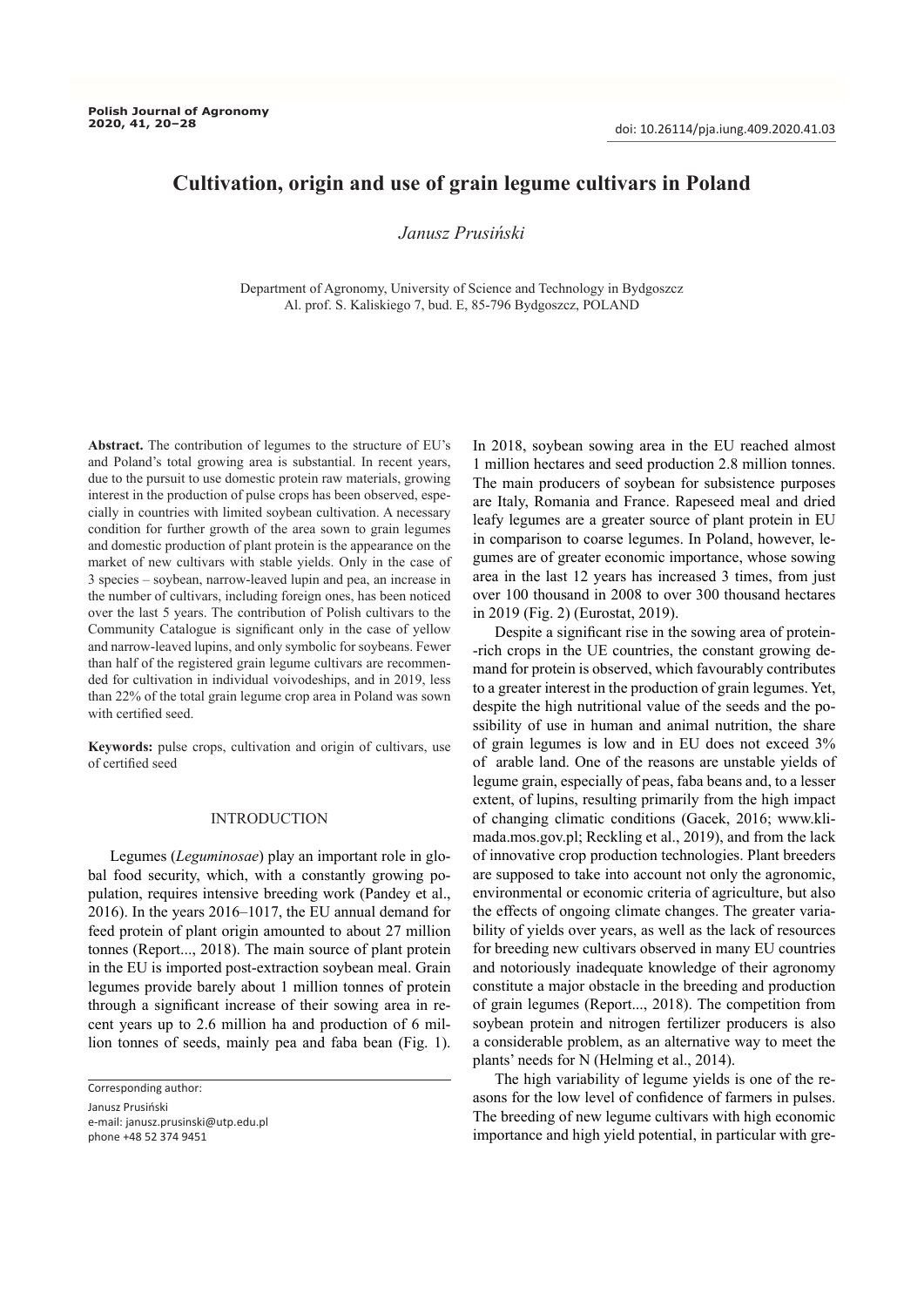

Figure 1. Protein utilization in EU countries in 2016– 2017 and their sources, in million tonnes of crude protein.





ater tolerance to biotic and abiotic stresses, as well as the technical advances in agriculture have contributed to an increase in the yield of many plant species. Hence, it is believed that the increase of competitiveness of protein crops grown in the EU is possible through biological improvement. It is assumed that each new cultivar included in the National Register of Cultivars (KRO) is/must be at least superior for one trait (quantitative or qualitative)to those already registered. Special research projects on high-protein cultivars and legume species have been launched in many EU countries, including Poland, e.g. the COBORU protein initiative project or the Long-Term Programme of the Ministry of Agriculture and Rural Development entitled *Increasing the use of domestic fodder protein for the production of high quality animal products under sustaina-* *ble development conditions*. The most important objectives of the Initiative include successive and wide dissemination of research results and recommendation of coarse leguminous cultivars for cultivation in selected voivodeships. It is worth emphasising though, that the number of their cultivars (with the exception of soya) registered in the KRO and in the Community Catalogue and newly registered ones each year is much lower than e.g. the number of cereal cultivars. The aim of mentioned above the Governmental Multiannual Programme is to develop starting materials and methods indispensable for the progress of legume breeding, modern technologies of cultivation and nutrition of poultry and pigs, as well as to tackle important economic issues related to the market and trade in high-protein raw materials.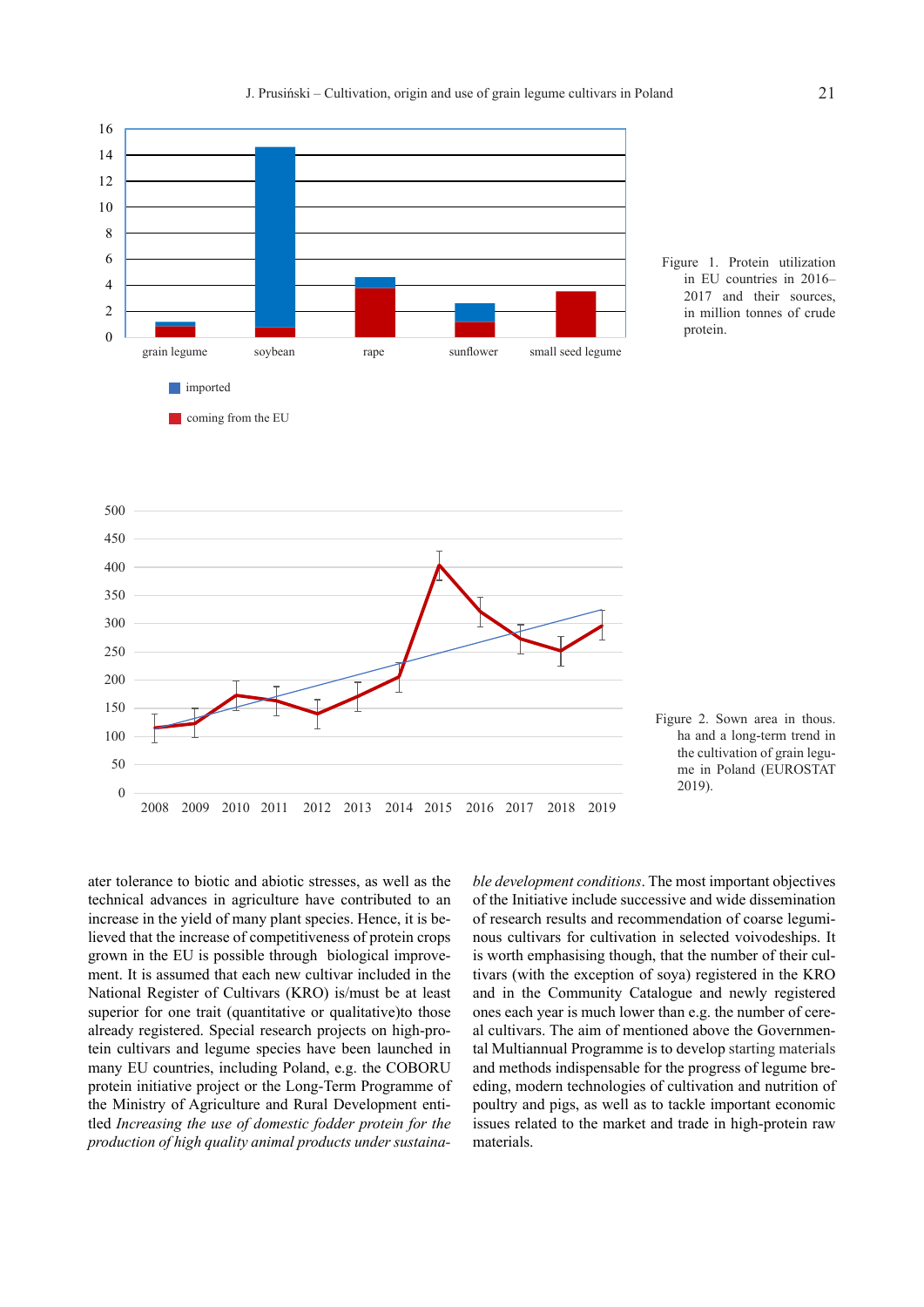Among the 176 crop species registered in KRO COBORU, grain legumes are represented by 8 out of 93 agricultural plant species. In Poland they comprise faba bean, pea, lupins: white, narrow-leaved and yellow, vetches: spring and winter, as well as soybean, which is classified in the world as an oilseed plant, but its importance in the production of plant protein is at least as high as that of the other species mentioned above.

The main purpose of the coarse legume breeding is to meet the growing demand for domestic protein sources, as well as to exploit their ability to symbiotically fix N, recover phosphorus from deeper soil layers through the root system and stabilise the seed yield (Duc et al., 2014; Sinclair, Vadez, 2012).

## GRAIN LEGUMES IN THE NATIONAL REGISTER OF CULTIVARS (KRO)

In the years 2015–2019, the average number of grain legume cultivars in KRO was 88 and the highest – 104 cultivars – has been recorded in 2018. The breeding activity in terms of the number of newly registered cultivars in the above mentioned years can be ranked as follows (from the highest to the lowest number): soybean, narrow-leaved lupin, faba bean, pea, yellow lupin and vetch (Fig. 3). In the case of the first four species, increased activity of domestic and foreign breeders and new cultivars registered in the KRO are observed. There is almost no activity in the registration of yellow lupine cultivars and none in the case of white lupine and winter vetch.

By far the largest number of newly registered cultivars in the KRO is that of soybean – increase in the number of cultivars from 5 in 2015 to 17 in 2019 (Fig. 4). The register includes 6 cultivars from Polish breeding companies (Aldana, Augusta, Erica, Madlen, Maja and Oressa). The remaining cultivars originate, among others, from breeding units in France and Germany, and a few from Canada and Ukraine. The emerging new soybean cultivars from various sources reveal intensive breeding work on this species in Poland and many other countries.

The register of lupins is definitely dominated by national cultivars from the breeding units in Smolice and Tulce, and only 2 narrow-leaved lupin cultivars originated from Germany (Fig. 5). The long-term stagnation in the breeding of domestic yellow and especially white lupin cultivars is observed.

The domestic cultivars of pea developed in PHR Tulce, Danko HR and HR Smolice predominate in the register, it includes also the few foreign ones released by 5 different breeding companies (Fig. 6). The number of faba bean cultivars rose from 4 in 2015 to barely 6 in 2016, however, no new registration of cultivars of this species were found in the subsequent years. The cultivars developed in HR Strzelce and Danko HR predominate, a few come from breeding units in Germany (3) and 1 from IHAR Radzików (Fig. 7). Only Danko and Granum companies deal with vetch breeding. No changes in the number of cultivars of the vetch registered by COBORU have been recorded for at least 4 years (Fig. 8). One cultivar of the winter vetch is also included in KRO.

It is worth noting that, on the long-term average, Polish cultivars account for a few percent in the case of soybean, to over 50% of narrow-leaved lupin over 60% in the case of yellow lupin (Fig. 9) in the total number of grain legume cultivars registered in the Community Catalogue in the years 2015–2019. The contribution of domestic cultivars of other species in the Community Catalogue is less than 10% (Prusiński, 2018).



Figure 3. Dynamics of changes in the number of grain legume cultivars in the COBORU register in 2015–2019.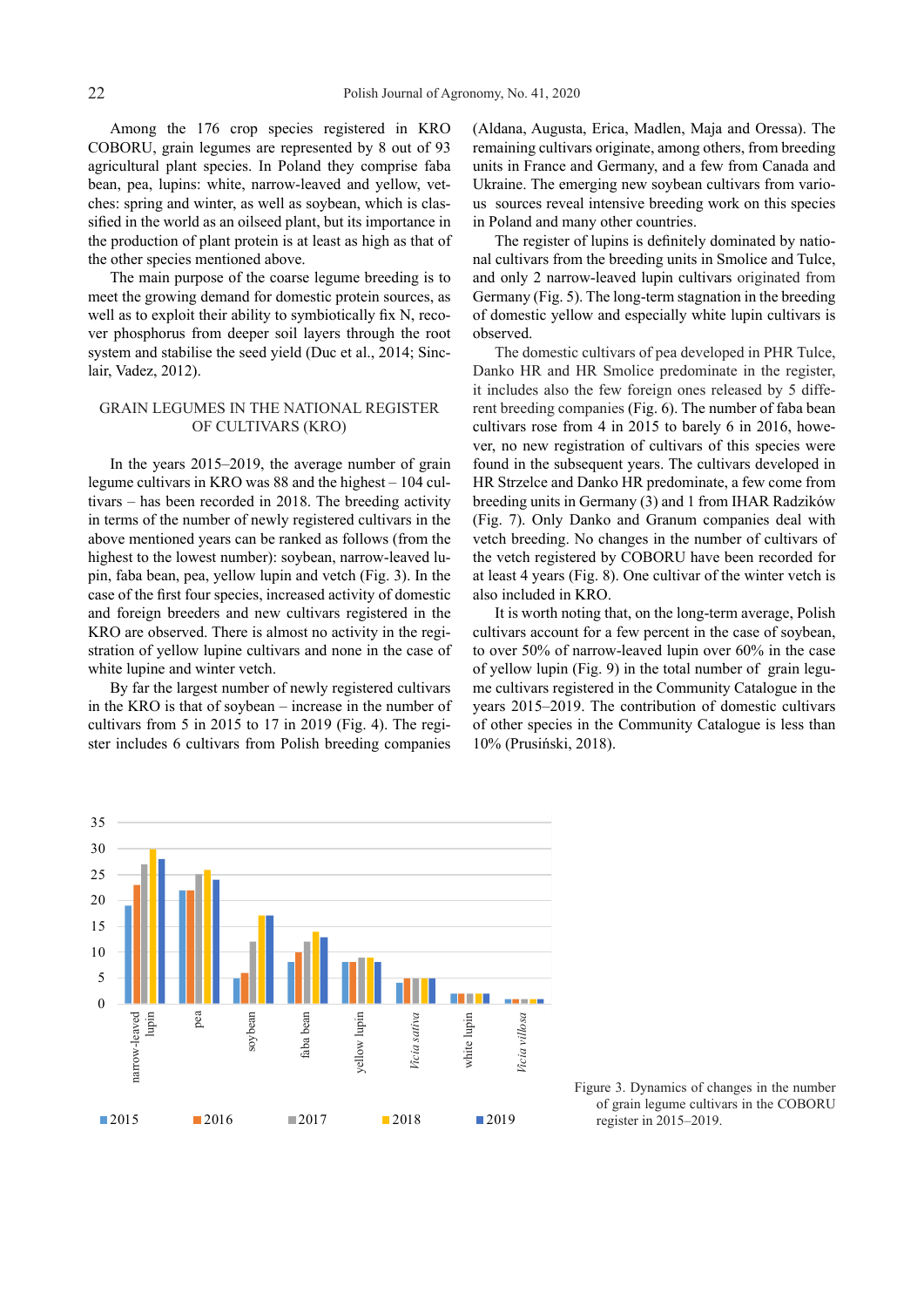

## Figure 4. The number and origin of soybean cultivars in the COBORU register.







Figure 5. The number and origin of cultivars of narrow-leaved, yellow and white lupin in the COBORU register.



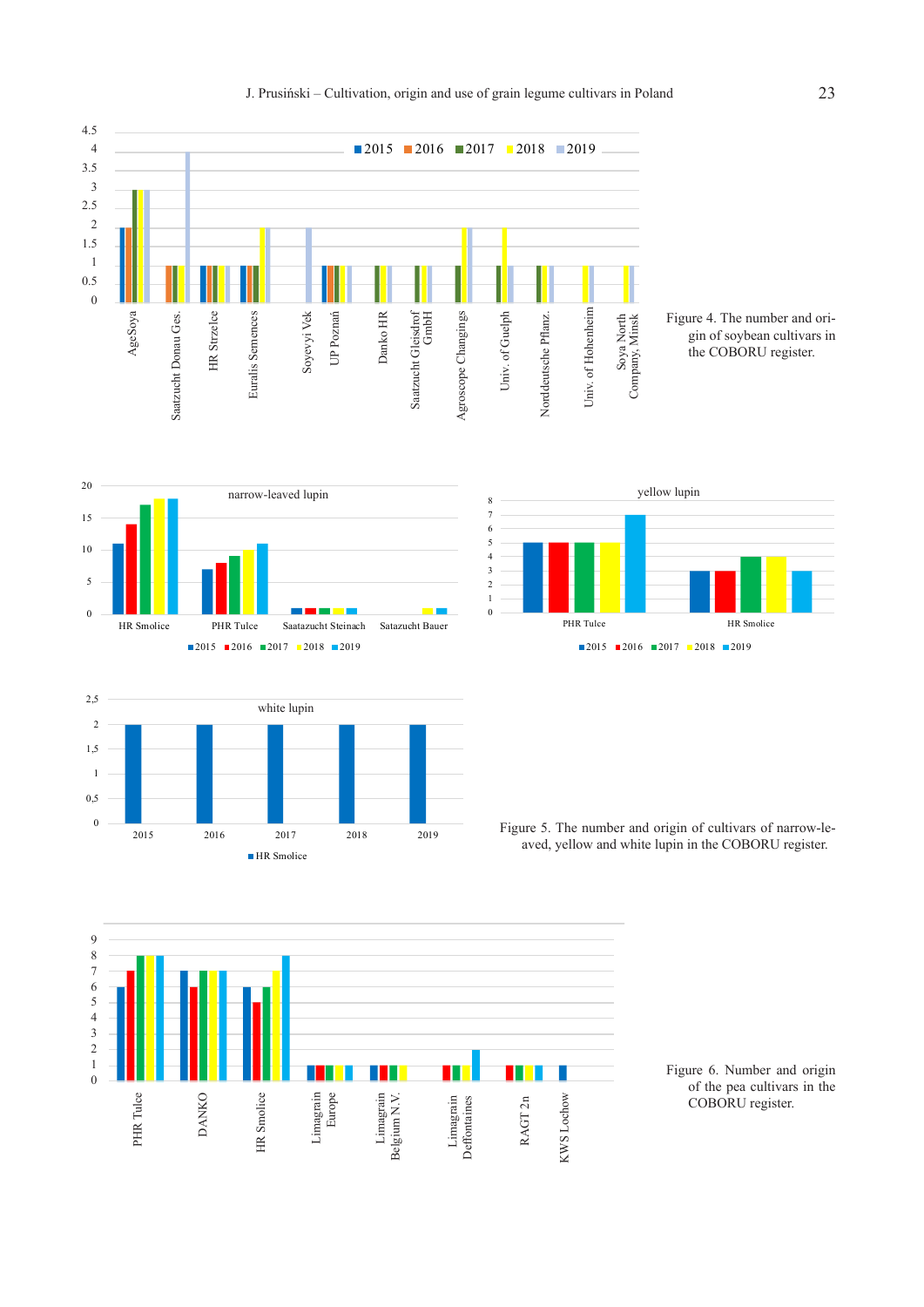

2015 2016 2017 2018 2019











COBORU register in Common Catalogue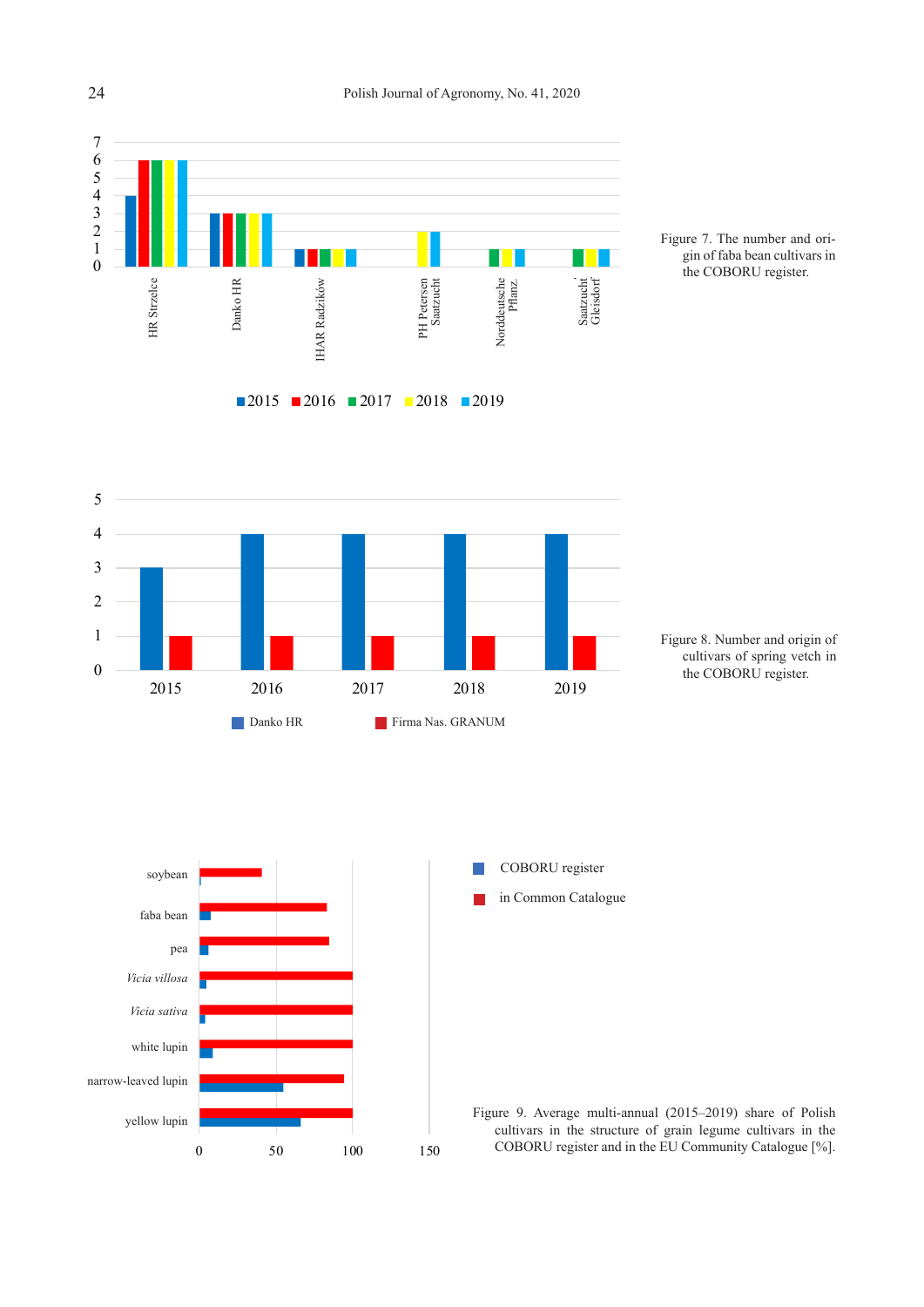## GRAIN LEGUME CULTIVARS IN PDO

The Post-Registration Variety Testing (PDO) is considered to be the most important link in the system of research and implementation of cultivar improvement into agriculture and the basis for the compilation of a list of cultivars recommended for cultivation in individual voivodeships in Poland (Gacek, Behnke, 2006). In the years 2015–2019, under the PDO system, COBORU cultivars of pea, narrowleaved lupin and yellow lupin were recommended for production. Starting from 2016 soybean and from 2019 faba bean were also recommended under that scheme (Table 1). Over the same period, the recommended cultivars (without faba bean) accounted for 43.4% of the total number of cultivars on the KRO register, from 31.0% of soybean to 51.5% of yellow lupin.

Out of the four above mentioned leguminous species (without soybean) tested under PDO in as many as eight voivodeships i.e. Dolnośląskie, Łódzkie, Małopolskie, Mazowieckie, Opolskie, Podkarpackie, Świętokrzyskie and Warmińsko-Mazurskie, their cultivars were not recommended for production or only single ones were given the recommendation (Table 2). The cultivars of pea have been recommended in Kujawsko-Pomorskie, Lubelskie, Lubuskie, Podlaskie, Pomorskie, Śląskie, Wielkopolskie, and Zachodniopomorskie voivodeships, whereas the yellow and narrow-leaved lupin in Kujawsko-Pomorskie, Lubuskie, Podlaskie, Wielkopolskie, and Zachodniopomorskie voivodeships. In turn, soybean cultivars have been recommended for cultivation for 4–3 years in the Opolskie, Podkarpackie, Śląskie and Wielkopolskie voivodeships, and since 2019, in all voivodeships of Poland (except Warmińsko-Mazurskie), which is surprising given the significant share of the cultivars from the Community Catalogue, that is, those that have not been evaluated under the PDO.

### VARIABILITY IN YIELDS OF GRAIN LEGUMES

Since the end of 70s, due to climatic changes, an increasing variability of crop yields in Poland, especially in spring forms, has been observed, which adversely affects their profitability (www.klimada.mos.gov.pl). The analy-

Table 1. Share of Polish cultivars recommended for cultivation by PDO in the total number of legume cultivars registered by COBORU [%].

| Species             |  |  | √lean |
|---------------------|--|--|-------|
| Faba bean           |  |  |       |
| Pea                 |  |  |       |
| Narrow-leaved lupin |  |  |       |
| Yellow lupin        |  |  |       |
| Soybean             |  |  |       |

Table 2. Number of cultivars of grain legume species recommended for cultivation by Post-Registry Variety Experimentation (PDO) over 2015/2016/2017/2018/2019 by voivodeships.

| Voivodeship         | Faba bean | Pea         | Yellow lupin | Narrow-leaved<br>lupin | Soybean   |
|---------------------|-----------|-------------|--------------|------------------------|-----------|
| Dolnoślaskie        | 0/0/0/0/2 | 0/0/0/0/4   | 0/0/0/0/0    | 0/0/0/0/0              | 0/0/0/0/3 |
| Kujawsko-pomorskie  | 0/0/0/0/5 | 6/6/5/8/9   | 3/2/3/5/5    | 7/6/5/8/9              | 0/0/0/0/6 |
| Lubelskie           | 0/0/0/0/3 | 5/5/5/4/7   | 0/0/0/0/3    | 0/0/0/0/0              | 0/0/0/0/6 |
| Lubuskie            | 0/0/0/0/0 | 0/0/5/4/6   | 0/3/3/3/3    | 0/0/5/5/6              | 0/0/0/3/4 |
| Lódzkie             | 0/0/0/0/1 | 0/0/0/0/4   | 0/0/0/0/1    | 0/0/0/0/4              | 0/0/0/3/3 |
| Małopolskie         | 0/0/0/0/4 | 0/0/0/0/4   | 0/0/0/0/0    | 0/0/0/0/3              | 0/0/0/0/5 |
| Mazowieckie         | 0/0/0/0/3 | 0/0/0/0/4   | 0/0/0/0/3    | 0/0/0/0/4              | 0/0/0/0/5 |
| Opolskie            | 0/0/0/0/5 | 0/0/0/0/7   | 0/0/0/0/0    | 0/0/0/0/0              | 0/3/7/6/8 |
| Podkarpackie        | 0/0/0/0/3 | 0/0/0/0/4   | 0/0/0/0/2    | 0/0/0/0/4              | 0/2/3/4/8 |
| Podlaskie           | 0/0/0/0/3 | 3/6/8/10/12 | 2/3/3/3/5    | 6/9/11/8/8             | 0/0/0/0/1 |
| Pomorskie           | 0/0/0/0/4 | 5/6/6/6/5   | 0/0/0/0/3    | 0/0/0/0/5              | 0/0/0/0/2 |
| Slaskie             | 0/0/0/0/3 | 6/6/6/9/9   | 0/0/0/0/3    | 0/0/0/0/5              | 0/0/4/6/6 |
| Swiętokrzyskie      | 0/0/0/0/0 | 0/0/0/0/5   | 0/0/0/0/0    | 0/0/0/0/4              | 0/0/0/0/6 |
| Warmińsko-Mazurskie | 0/0/0/0/2 | 0/0/0/0/0   | 0/0/0/0/0    | 0/0/0/0/4              | 0/0/0/0/0 |
| Wielkopolskie       | 0/0/0/0/0 | 0/6/8/8/9   | 0/3/3/3/4    | 0/5/5/6/7              | 0/0/4/4/8 |
| Zachodniopomorskie  | 0/0/0/0/0 | 0/4/5/4/5   | 0/3/3/2/2    | 0/4/4/4/4              | 0/0/0/0/5 |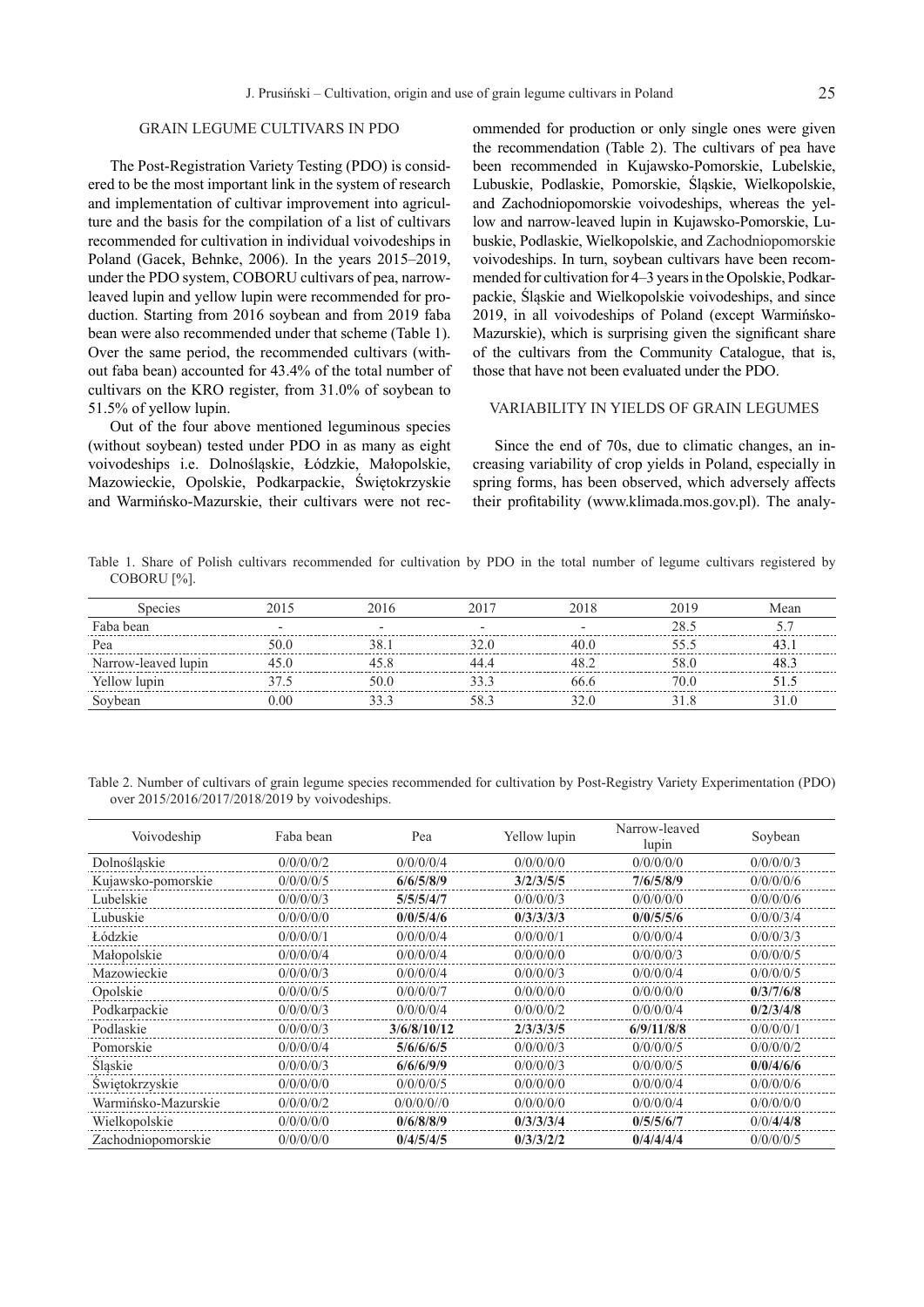40 by low profitability, and the income risk is high and largely shows that the production of legume crops is characterized sis carried out by Czerwińska-Kayzer and Florek (2012) determined by the variability of yields in subsequent years.

yield, while faba bean and soybean show the highest prote-<br>in viald and faba bean are characterized by the highest potential tein (Fig. 11) of the analysed species in the 5-year period The average potential yield of seeds (Fig. 10) and proin the last 2 years exhibits a clear downward trend. Pea in yield.

 $(8.71–9.02%)$  (Table 3). Much greater yield variability was The yield variability of the tested legume cultivars in the years 2015–2019 was calculated by means of the variation coefficient  $V = s/X$ , where x – mean, s – standard deviation, assuming  $V>10\%$  means statistically significant yield variability. Among the analysed species, soybean (18.6%) was characterized by the highest variability for yields in the replicated field experiments run by COBORU (yields averaged across localities), whereas the lowest – but insignificant – was recorded for faba bean and pea







Figure 11. Average yield of grain legume seed protein in 2015–2018 in COBORU experiments [ $kg$  ha<sup>-1</sup>].

Table 3. Average coefficient of yield variation of grain legume species in registered and post-registered experiments, %

| Soybean<br>2010-2019                            | Narrow-leaved<br>lupin<br>$2010 - 2019$ | Yellow lupin<br>$2010 - 2019$ | Pea<br>2010-2019 | Faba bean<br>2014-2019 | Spring vetch<br>2014, 2015, 2018 |  |  |
|-------------------------------------------------|-----------------------------------------|-------------------------------|------------------|------------------------|----------------------------------|--|--|
| In registry experiments                         |                                         |                               |                  |                        |                                  |  |  |
| 18.6                                            | 16.7                                    | 12.5                          | 9.02             | 8 71                   | 14.0                             |  |  |
| In registry experiments and in different places |                                         |                               |                  |                        |                                  |  |  |
| 21.6                                            | 27.0                                    | 29.7                          | 23.7             | 293                    | $17.6^{\#}$                      |  |  |
| In post-registration experiments in the years   |                                         |                               |                  |                        |                                  |  |  |
|                                                 | 10.3                                    |                               | 32               | 133                    | 12.7                             |  |  |
| .                                               |                                         |                               |                  |                        |                                  |  |  |

# data from 2014–2018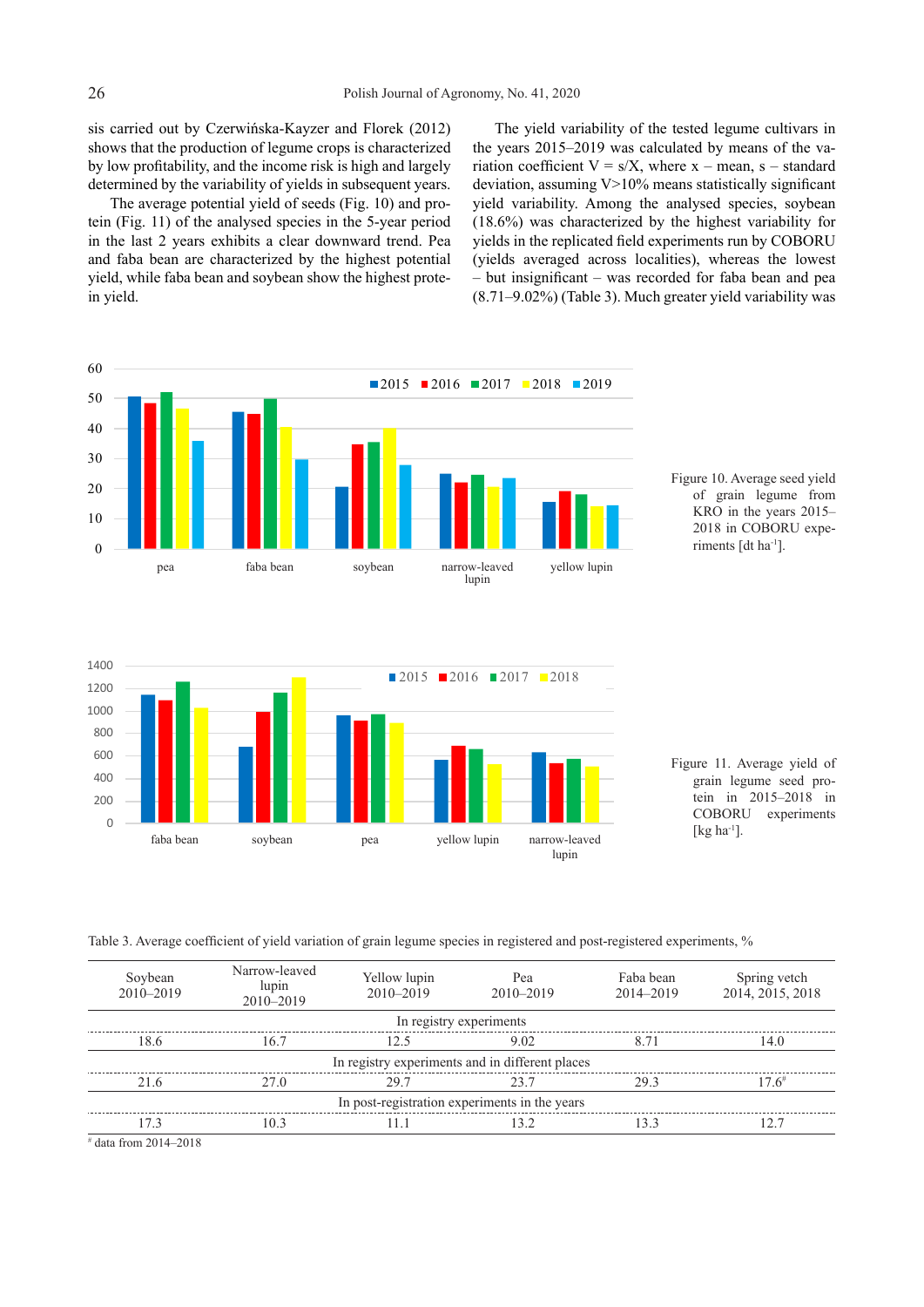| <b>Species</b>      | Sale of certified seed<br>in Poland<br>$2018$ , tonns | Potential area<br>using certified seed<br>2019, ha | Commodity<br>sowing<br>2019, ha | $%$ of crops<br>with certified seed |
|---------------------|-------------------------------------------------------|----------------------------------------------------|---------------------------------|-------------------------------------|
| Narrow-leaved lupin | 3402                                                  | 26058                                              | 149009                          | 17.5                                |
| Pea                 | 4062                                                  | 23211                                              | 56164                           | 41.3                                |
| Faba bean           | 1470                                                  | 5378                                               | 27433                           | 19.6                                |
| Soybean             | 800                                                   | 5333                                               | 19524                           | 273                                 |
| Yellow lupin        | 509                                                   | 3638                                               | 29816                           | 12.2                                |
| Spring vetch        | 354                                                   | 3078                                               | 6497                            | 473                                 |
| White lupin         | 105                                                   | 477                                                | 12105                           | 394                                 |
| Winter vetch        | 24.5                                                  | 163                                                | 3111                            | 5.24                                |
| Total/Mean          | 10726                                                 | 67336                                              | 303659                          | 21.8                                |

Table 4. The use of legume seed in the 2018/2019 season acc. to Main Inspectorate of Plant Health and Seed Inspection

found in the register experiments over years and locations – between 21–30% (except for vetch), which resulted from different soil and climatic conditions in particular variety testing stations. In the post-registration experiments run in the years 2015–2019, a significant differentiation of seed yields was also found for all species.

### PUTTING BIOLOGICAL PROGRESS INTO PRACTICE

According to PIORiN (2018) (Main Inspectorate of Plant Health and Seed Inspection), in 2018 a total of almost 11 thousand tonnes of certified grain legumes seeds were sold in Poland, from only 24.5 tonnes of winter vetch to 4062 tonnes of pea (Table 4). This means that in 2019 slightly more than 67 thousand ha were sown with the above-mentioned species certified seeds, considering an average seeding rate and weight of 1000 grains, the share of narrow-leaved lupine and pea being the highest, and that of winter vetch and white lupine the lowest. However, the actual areas cropped to the analysed species this year were much higher and amounted to a total of over 303 thousand ha (ARiMR, 2018). This implies that accessibility of certified seed was the lowest for the aforementioned white lupine and winter vetch (3.94–5.24%) and the highest for spring vetch (47.3%) and pea (41.3%). However, the percentage of the area under grain legumes sown with certified seed grain leguminous sowing with qualified seed was low in 2019 and amounted to only 21.8%, meaning that less than every 5 years Polish farmers use certified seeds of grain legume seeds.

### SUMMARY

The EU countries have been using soybean meal for years as the primary and most important source of plant protein in the feeding of poultry, pigs and in minor cattle. The import of proteins extracted from soya beans exceeds more than 15 times of their production in EU. Unfortunately, the economic significance of the remaining grain legume species in the production of plant protein in the EU is merely symbolic. However, much greater source of plant protein is small-seeded legumes dried material and rapeseed.

One of the reasons for the low confidence of EU farmers in the cultivation of grain legumes is the considerable variation in yields over the years, as in all spring crops, due to the high dependence on climatic conditions. Therefore, the new cultivars are characterized, among other things, by a weaker plant response to changing weather conditions during the growing season, which should increase the interest of EU farmers in their cultivation.

In the last 5 years, there has been experienced significant activity of breeders in registering soybean cultivars, mainly foreign and, to a lesser extent, domestic narrow-leaved lupin and faba bean breeders. The number of yellow lupine and spring vetch cultivars increased only by single records, and in the case of white lupine and hairy vetch the increase was zero. The share of Polish cultivars in the Community Catalogue is notable only for yellow and narrow-leaved lupin, but rather low for faba bean, pea, vetch and white lupin, and almost zero for soya.

The area of grain legume crops reveals a steady growing trend, but simultaneously has been changing in recent years. In comparison to 2008, their sowing area in Poland has increased approximately 3 times.

 Among the species studied, the highest yield achieved pea and faba bean, whilst the narrow-leaved and yellow lupin – the lowest. However, the highest protein yield was obtained in faba bean and soya bean cultivation and the lowest in yellow and narrow-leaved lupin.

It is worth emphasising that less than 50% of domestic grain legume cultivars are recommended for cultivation under the PDO. The best results of pea, yellow and narrow- -leaved lupine cultivation are possible to be obtained in the Kujawsko-Pomorskie, Lubuskie, Podlaskie, Wielkopolskie and Zachodniopomorskie voivodeships. Exceptional and previously not practiced is the PDO recommendation of soybean cultivars for cultivation in almost all voivode-